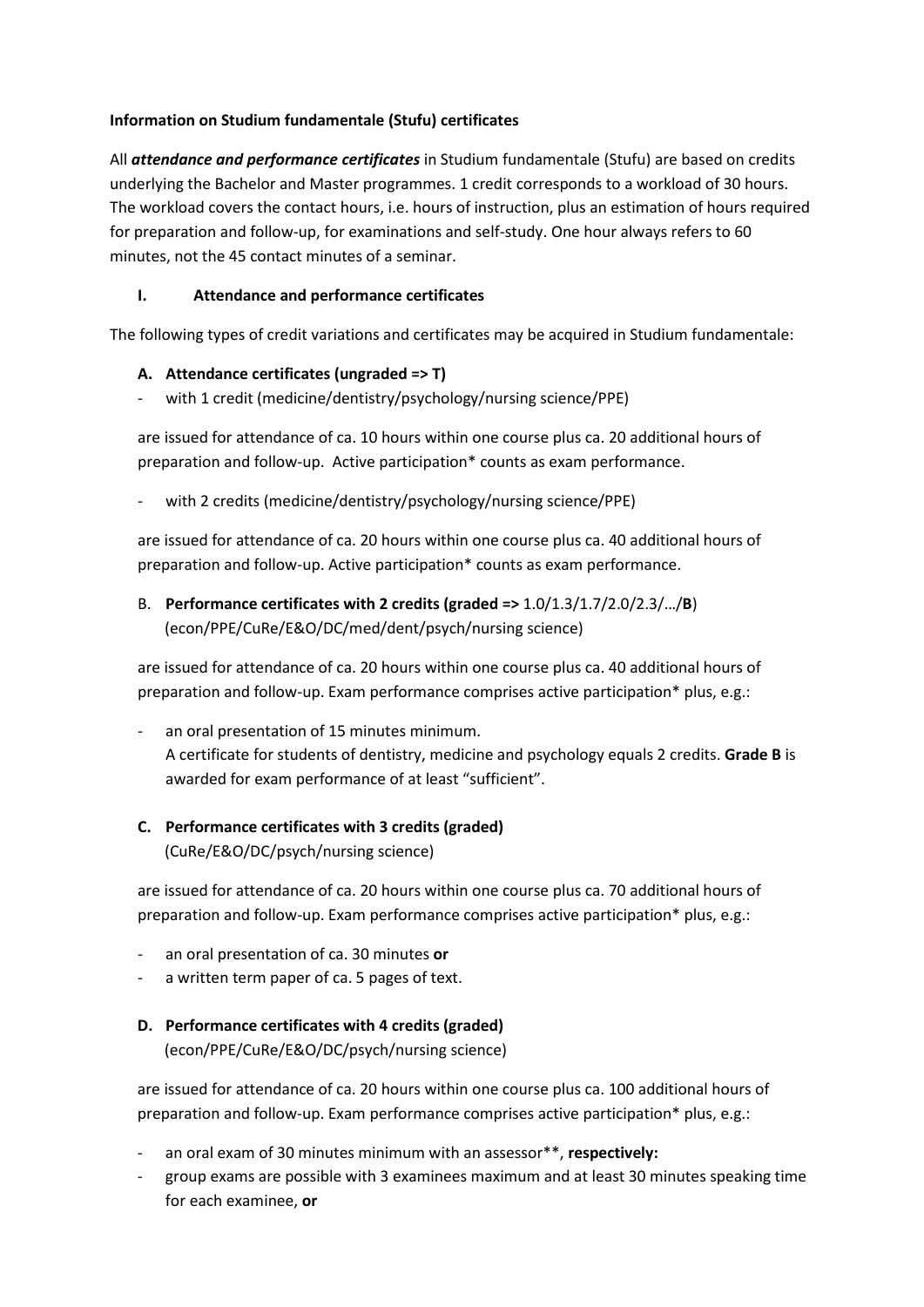- a written term paper of ca. 12 pages of text, **or**
- a written exam with a duration of 90 to 120 minutes.

#### **II. General information on performance certificates**

Artistic performance must be assessed by instructors for equivalence of credits.

**4 credits maximum** may be awarded for Stufu courses. Exemptions require consultation of the vice dean of academic affairs at the Faculty of Humanities and Arts. All attendance and performance certificates must be entered in UWE. Instructors may do so directly in their UWE accounts with the help of a combined attendance/grading list which is available from the secretariat of the Faculty of Humanities and Arts at the start of each semester and must be registered there for filing and archiving.

The following grades may be used in the assessment of performance:

1.0 (very good)/1.3//1.7 / 2.0 (good) / 2.3//2.7/3.0 (satisfactory) / 3.3//3.7/4.0 (sufficient) / 5.0 (failed) **T** (attended) / **B** (passed) / **N** (failed)

The grade scale **"Stufu performance"** is the basic setting for examinations in UWE at the start of each semester, so that all variations are possible.

#### **III. Notes**

**\*active participation**: regular attendance of seminar/course with independent participation in discourse.

**\*\*assessor**: keeps the minutes of the exam and should have acquired at least a qualification equal to the one forming the basis of the exam. The instructor is in charge of organizing the exam.

Witten, 21 October 2016

Prof. Dr. Claus Volkenandt

Vice Dean of Academic Affairs

Faculty of Humanities and Arts